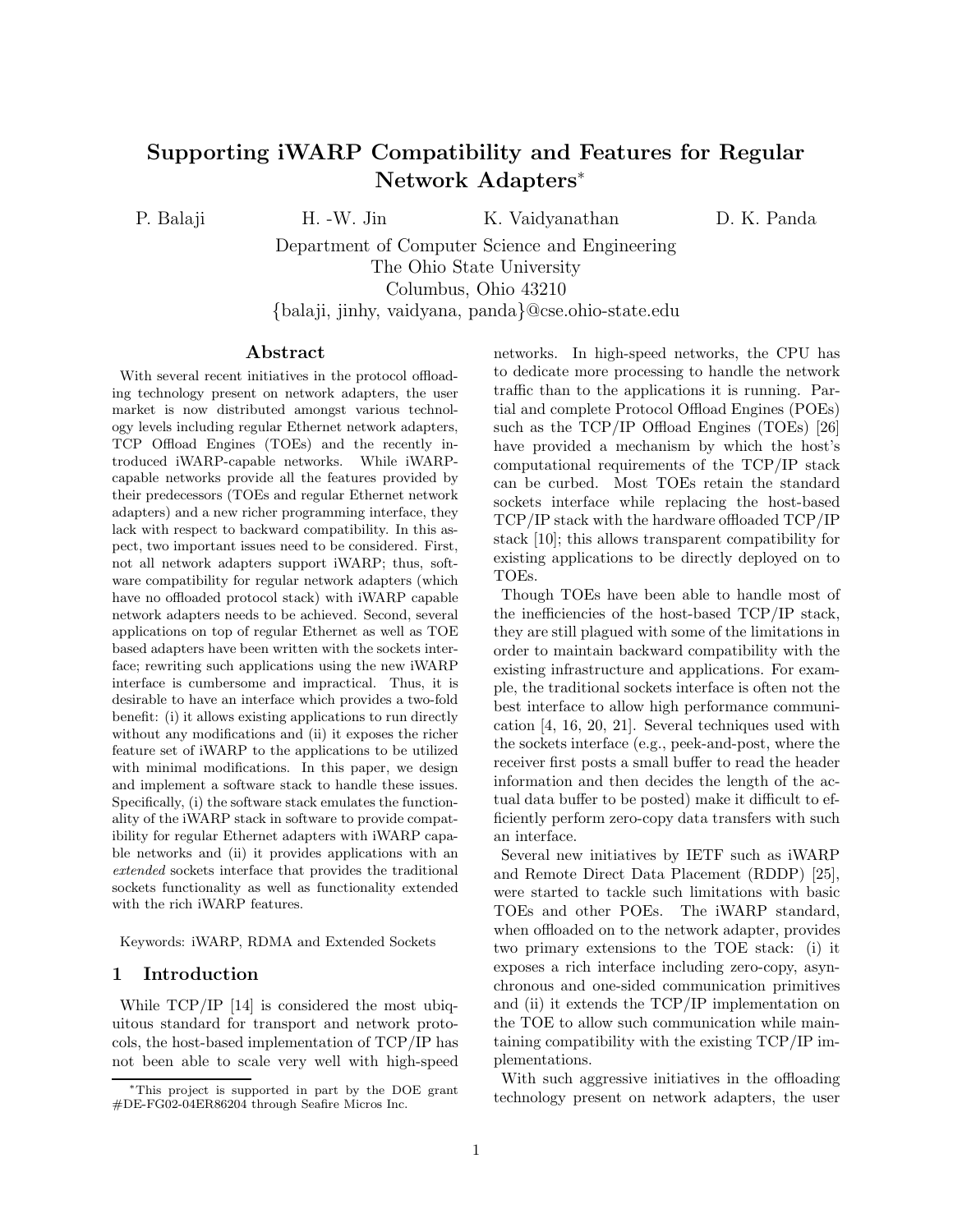market is now distributed amongst these various technology levels. Several users still use regular Ethernet network adapters (42.4% of the Top500 supercomputers use Ethernet with most, if not all, of them relying on regular Gigabit Ethernet adapters [1]) which do not perform any kind of protocol offload; then we have users who utilize the offloaded protocol stack provided with TOEs; finally with the advent of the iWARP standard, a part of the user group is also moving towards such iWARPcapable networks.

TOEs and regular Ethernet network adapters have been compatible with respect to both the data format sent out on the wire (Ethernet  $+$  IP  $+$  $TCP + data payload)$  as well as with the interface they expose to the applications (both using the sockets interface). With iWARP capable network adapters, such compatibility is disturbed to some extent. For example, currently an iWARP-capable network adapter can only communicate with another iWARP-capable network adapter<sup>1</sup>. Also, the interface exposed by the iWARP-capable network is no longer sockets; it is a much richer and newer interface.

For a wide-spread usage, network architectures need to maintain compatibility with the existing and widely used network infrastructure. Thus, for a wide-spread acceptance of iWARP, two important extensions seem to be quite necessary.

- 1. Let us consider a scenario where a server handles requests from various client nodes (Figure 1). In this scenario, for performance reasons, it is desirable for the server to use iWARP for all communication (e.g., using an iWARPcapable network adapter). The client on the other hand might NOT be equipped with an iWARP-capable network card (e.g., it might use a regular Fast Ethernet or Gigabit Ethernet adapter or even a TOE). For such and various other scenarios, it becomes quite necessary to have a software implementation of iWARP on such networks in order to maintain compatibility with the hardware offloaded iWARP implementations.
- 2. Though the iWARP interface provides a richer feature-set as compared to the sockets interface, it requires applications to be rewritten with this interface. While this is not a concern for new applications, it is quite cumbersome and impractical to port existing applications to use this new interface. Thus, it is desirable





**Figure 1. Multiple clients with regular network adapters communicating with servers using iWARP-capable network adapters.**

to have an interface which provides a two-fold benefit: (i) it allows existing applications to run directly without any modifications and (ii) it exposes the richer feature set of iWARP such as zero-copy, asynchronous and one-sided communication to the applications to be utilized with minimal modifications.

In general, we would like to have a software stack which would provide the above mentioned extensions for regular Ethernet network adapters as well as TOEs. In this paper, however, we focus only on regular Ethernet adapters and design and implement a software stack to provide both these extensions. Specifically, (i) the software stack emulates the functionality of the iWARP stack in software to provide compatibility for regular Ethernet adapters with iWARP capable networks and (ii) it provides applications with an extended sockets interface that provides the traditional sockets functionality as well as functionality extended with the rich iWARP features.

The rest part of the paper is organized as follows: In Section 2, we provide a brief background about TOEs and the iWARP standard. In Section 3 we go into details about the design and implementation of our software iWARP-aware extended sockets interface. In addition, we suggest design alternatives for the software implementation of iWARP. We present the experimental evaluation of our stacks in Section 4, some related work in Section 5 and conclude the paper in Section 6.

# 2 Background

In this section, we provide a brief background about TOEs and the iWARP standard.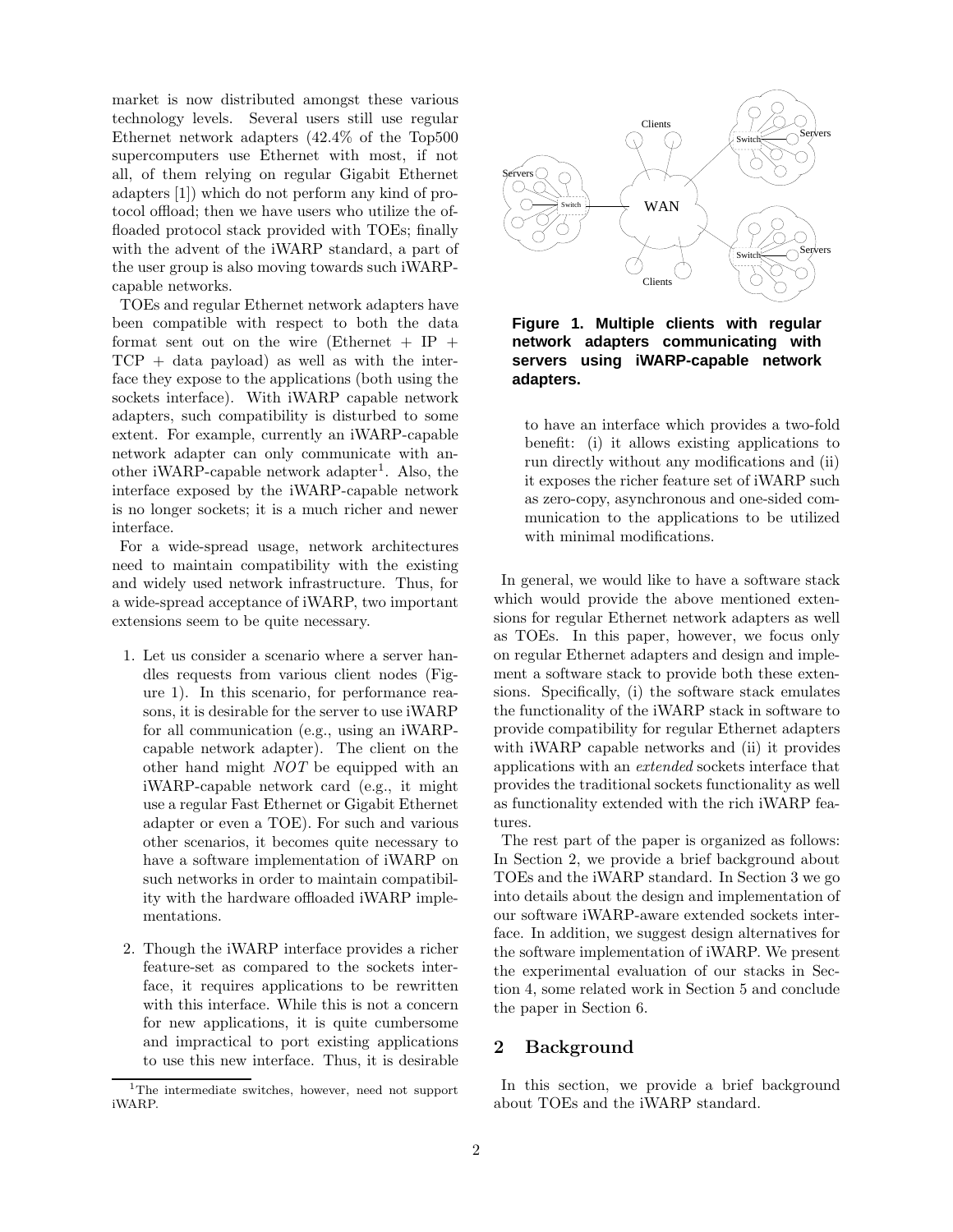### **2.1 TCP Offload Engines**

The processing of traditional protocols such as TCP/IP and UDP/IP is accomplished by software running on the central processor, CPU or microprocessor, of the server. As network connections scale beyond Gbps speeds, the CPU becomes burdened with the large amount of protocol processing required. Resource-intensive memory copies, checksum computation, interrupts, and reassembling of out-of-order packets put a tremendous amount of load on the host CPU. In high-speed networks, the CPU has to dedicate more processing to handle the network traffic than to the applications it is running. TCP Offload Engines (TOEs) [26] are emerging as a solution to limit the processing required by CPUs for networking.

The basic idea of a TOE is to offload the processing of protocols from the host processor to the hardware on the adapter or in the system. A TOE can be implemented with a network processor and firmware, specialized ASICs, or a combination of both. Most TOE implementations available in the market concentrate on offloading the TCP and IP processing, while a few of them focus on other protocols such as UDP/IP.

As a precursor to complete protocol offloading, some operating systems started incorporating support for features to offload some compute-intensive features from the host to the underlying adapter, e.g., checksum computation. But as Ethernet speeds increased beyond Gbps, the need for further protocol processing offload became a clear requirement. Some GigE adapters complemented this requirement by offloading TCP/IP and UDP/IP segmentation onto the network adapter [13, 8]. With the advent of multi-gigabit networks, the host-processing requirements became so burdensome that they ultimately led to adapter solutions with *complete* protocol offload.

#### **2.2 iWARP Specification Overview**

The iWARP standard comprises of up to three protocol layers on top of a reliable IP-based protocol such as TCP: (i) RDMA interface, (ii) Direct Data Placement (DDP) layer and (iii) Marker PDU Aligned (MPA) layer.

The RDMA layer is a thin interface which allows applications to interact with the DDP layer. The DDP layer uses an IP based reliable protocol stack such as TCP to perform the actual data transmission. The MPA stack is an extension to the TCP/IP stack in order to maintain backward compatibility with the existing infrastructure. Details about the DDP and MPA layers are provided in Sections 2.2.1

and 2.2.2 respectively.

# 2.2.1 Direct Data Placement (DDP)

The DDP standard was developed to serve two purposes. First, the protocol should be able to provide high performance in SAN and other controlled environments by utilizing an offloaded protocol stack and zero-copy data transfer between host memories. Second, the protocol should maintain compatibility with the existing IP infrastructure using an implementation over an IP based reliable transport layer stack. Maintaining these two features involves novel designs for several aspects. We describe some of these in this section.

In-Order Delivery and Out-of-Order Placement: DDP relies on de-coupling of placement and delivery of messages, i.e., placing the data in the user buffer is performed in a decoupled manner with informing the application that the data has been placed in its buffer. In this approach, the sender breaks the message into multiple segments of MTU size; the receiver places each segment directly into the user buffer, performs book-keeping to keep track of the data that has already been placed and once all the data has been placed, informs the user about the arrival of the data. This approach has two benefits: (i) there are no copies involved in this approach and (ii) suppose a segment is dropped, the future segments do not need to be buffered till this segment arrives; they can directly be placed into the user buffer as and when they arrive. The approach used, however, involves two important features to be satisfied by each segment: Self-Describing and Self-Contained segments.

The Self-Describing property of segments involves adding enough information in the segment header so that each segment can individually be placed at the appropriate location without any information from the other segments. The information contained in the segment includes the Message Sequence Number (MSN), the Offset in the message buffer to which the segment has to be placed (MO) and others. Self-Containment of segments involves making sure that each segment contains either a part of a single message, or the whole of a number of messages, but not parts of more than one message.

Middle Box Fragmentation: DDP is an end-toend protocol. The intermediate nodes do not have to support DDP. This means that the nodes which forward the segments between two DDP nodes, do not have to follow the DDP specifications. In other words, DDP is transparent to switches with IP forwarding and routing. However, this might lead to a problem known as "Middle Box Fragmentation" for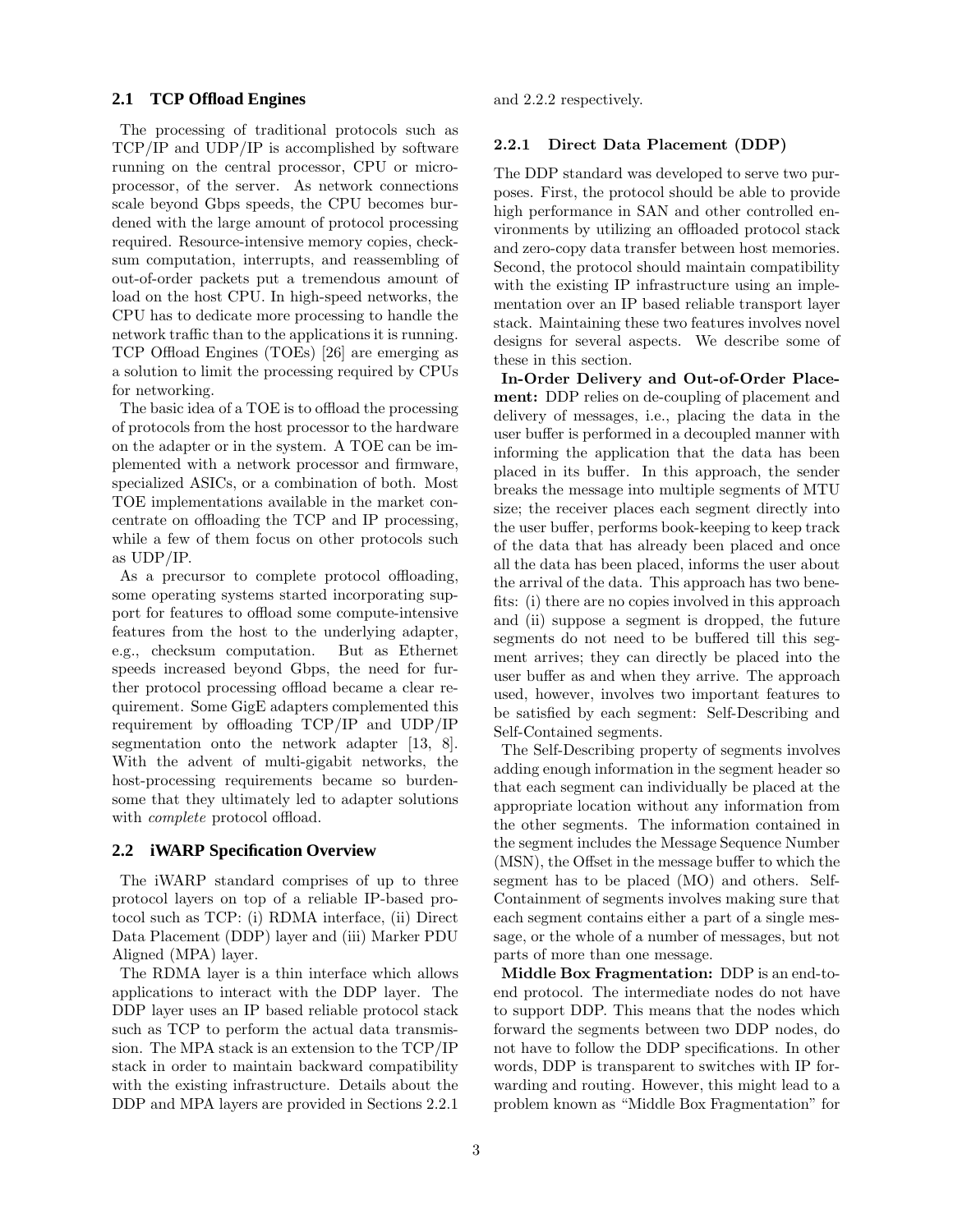Layer-4 or above switches.

Layer-4 switches are transport protocol specific and capable of making more intelligent decisions regarding the forwarding of the arriving message segments. The forwarding in these switches takes place at the transport layer (e.g., TCP). The modern load-balancers (which fall under this category of switches) allow a hardware based forwarding of the incoming segments. They support optimization techniques such as TCP Splicing [7] in their implementation. The problem with such an implementation is that, there need not be a one-to-one correspondence between the segments coming in and the segments going out. This means that the segments coming in might be re-fragmented and/or reassembled at the switch. This might require buffering at the receiver node, since the receiver cannot recognize the DDP headers for each segments. This mandates that the protocol not assume the selfcontainment property at the receiver end, and add additional information in each segment to help recognize the DDP header.

### 2.2.2 Marker PDU Aligned (MPA)

In case of "Middle Box Fragmentation", the selfcontainment property of the segments might not hold true. The solution for this problem needs to have the following properties:

- It must be independent of the segmentation algorithm used by TCP or any layer below it.
- A deterministic way of determining the segment boundaries are preferred.
- It should enable out-of-order placement of segments. In the sense, the placement of a segment must not require information from any other segment.
- It should contain a stronger data integrity check like the Cyclic Redundancy Check (CRC).

The solution to this problem involves the development of the MPA protocol [9]. Figure 2 illustrates the new segment format with MPA. This new segment is known as the FPDU or the Framing Protocol Data Unit. The FPDU format has three essential changes:

- Markers: Strips of data to point to the DDP header in case of middle box fragmentation
- Cyclic Redundancy Check (CRC): A Stronger Data Integrity Check



**Figure 2. Marker PDU Aligned (MPA) protocol Segment format**

### • Segment Pad Bytes

The markers placed as a part of the MPA protocol are strips of data pointing to the MPA header and spaced uniformly based on the TCP sequence number. This provides the receiver with a deterministic way to find the markersin the received segments and eventually find the right header for the segment.

# 3 Designing Issues and Implementation Details

To provide compatibility for regular Ethernet network adapters with hardware offloaded iWARP implementations, we propose a software stack to be used on the various nodes. We break down the stack into two layers, namely, the Extended sockets interface and the *iWARP layer* as illustrated in Figure 3. Amongst these two layers, the Extended sockets interface is generic for all kinds of iWARP implementations; for example it can be used over the software iWARP layer for regular Ethernet networks presented in this paper, over a *software iWARP layer* for TOEs, or over hardware offloaded iWARP implementations. Further, for the software iWARP layer for regular Ethernet networks, we propose two kinds of implementations: user-level iWARP and kernellevel iWARP. Applications, however, only interact with the extended sockets interface which in turn uses the appropriate iWARP stack available on the system. In this paper, we only concentrate on the design and implementation of the stack on regular Ethernet network adapters (Figures 3a and 3b).

### **3.1 Extended Sockets Interface**

The extended sockets interface is designed to serve two purposes. First, it provides a transparent compatibility for existing sockets based applications to run without any modifications. Second, it exposes the richer interface provided by iWARP such as zero-copy, asynchronous and one-sided communication to the applications to utilize as and when required with minimal modifications. For existing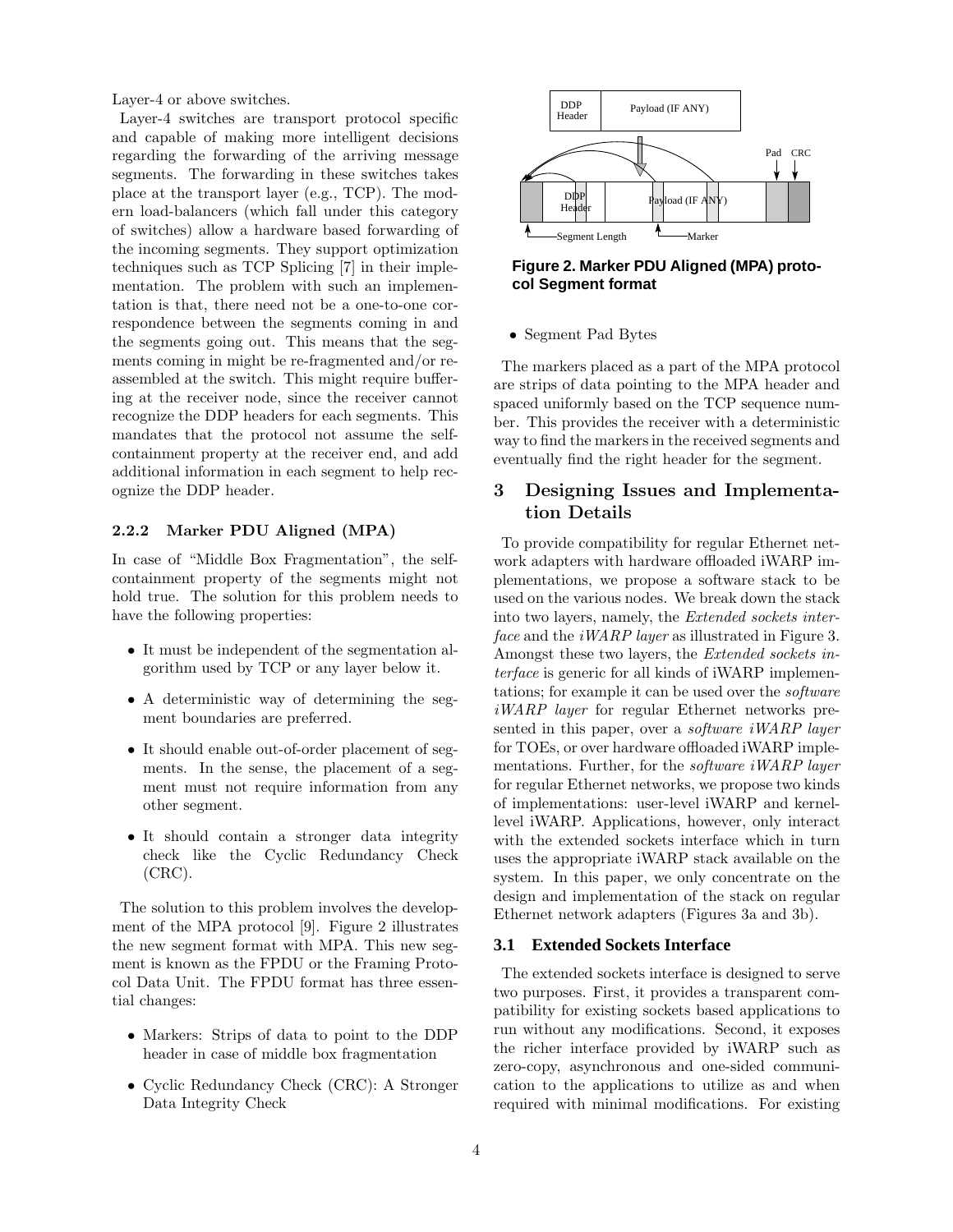

**Figure 3. Extended sockets interface with different Implementations of iWARP: (a) User-Level iWARP (for regular Ethernet networks), (b) Kernel-Level iWARP (for regular Ethernet networks), (c) Software iWARP (for TOEs) and (d) Hardware offloaded iWARP (for iWARP-capable network adapters).**

sockets applications (which do not use the richer extensions of the extended sockets interface), the interface just passes on the control to the underlying sockets layer. This underlying sockets layer could be the traditional host-based TCP/IP sockets for regular Ethernet networks or a High Performance Sockets layer on top of TOEs [10] or other POEs [5, 6, 3]. For applications which DO use the richer extensions of the extended sockets interface, the interface maps the calls to appropriate calls provided by the underlying iWARP implementation. Again, the underlying iWARP implementation could be a software implementation (for regular Ethernet network adapters or TOEs) or a hardware implementation.

In order to extend the sockets interface to support the richer interface provided by iWARP, certain sockets based calls need to be aware of the existence of iWARP. The setsockopt() system call, for example, is a standard sockets call. But, it can be used to set a given socket to IWARP MODE. All future communication using this socket will be transferred using the iWARP implementation. Further, read(), write() and several other socket calls need to check if the socket mode is set to IWARP MODE before carrying out any communication. This requires modifications to these calls, while making sure that existing sockets applications (which do not use the extended sockets interface) are not hampered.

In our implementation of the extended sockets interface, we carried this out by overloading the standard *libc* library using our own extended sockets interface. This library first checks whether a given socket is currently in *IWARP\_MODE*. If it is, it carries out the standard iWARP procedures to transmit the data. If it is not, the extended sockets interface dynamically loads the libc library to pass on the control to the traditional sockets interface for the particular call.

### **3.2 User-Level iWARP**

In this approach, we designed and implemented the entire iWARP stack in user space above the sockets layer (Figure 3a). Being implemented in user-space and above the sockets layer, this implementation is very portable across various hardware and software platforms<sup>2</sup>. However, the performance it can deliver might not be optimal. Extracting the maximum possible performance for this implementation requires efficient solutions for several issues including (i) supporting gather operations, (ii) supporting non-blocking operations, (iii) asynchronous communication, (iv) handling shared queues during asynchronous communication and several others. In this section, we discuss some of these issues and propose various solutions to handle these issues.

Gather operations supported by the iWARP specifications: The iWARP specification defines gather operations for a list of data segments to be transmitted. Since, the user-level iWARP implementation uses TCP as the underlying mode of communication, there are interesting challenges to support this without any additional copy operations.

 $2$ Though the user-level iWARP implementation is mostly in the user-space, it requires a small patch in the kernel to extend the MPA CRC to include the TCP header too and to provide information about the TCP sequence numbers used in the connection in order to place the markers at appropriate places (this cannot be done from user-space).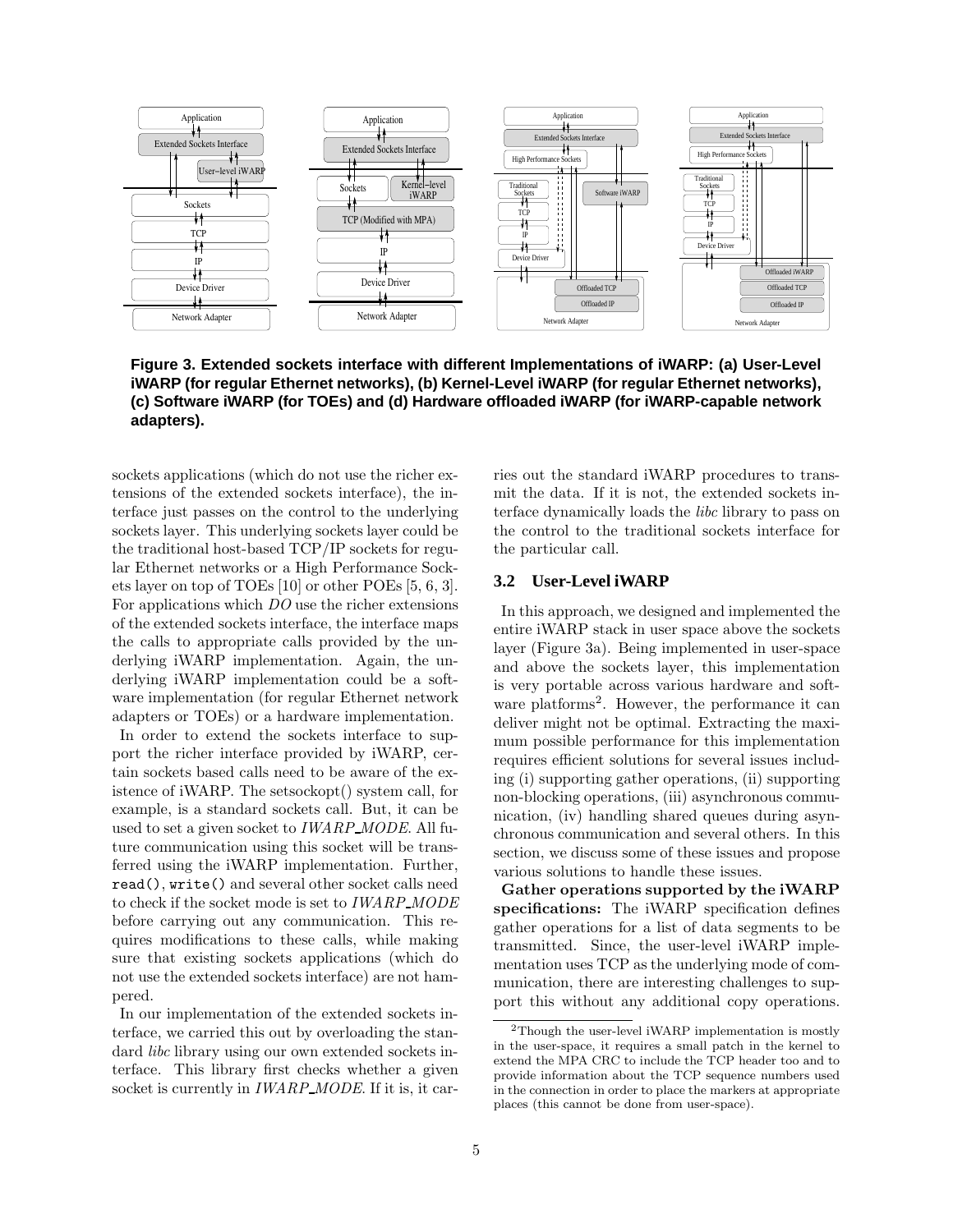Some of the approaches we considered are as follows:

- 1. The simplest approach would be to copy data into a standard buffer and send the data out from this buffer. This approach is very simple but would require an extra copy of the data.
- 2. The second approach is to use the scattergather readv() and writev() calls provided by the traditional sockets interface. Though in theory traditional sockets supports scatter/gather of data using readv() and writev() calls, the actual implementation of these calls is specific to the kernel. It is possible (as is currently implemented in the 2.4.x linux kernels) that the data in these list of buffers be sent out as different messages and not aggregated into a single message. While this is perfectly fine with TCP, it creates a lot of fragmentation for iWARP, forcing it to have additional buffering to take care of this.
- 3. The third approach is to use the TCP CORK mechanism provided by TCP/IP. The TCP CORK socket option allows data to be pushed into the socket buffer. However, until the entire socket buffer is full, data is not sent onto the network. This allows us to copy all the data from the list of the application buffers directly into the TCP socket buffers before sending them out on to the network, thus saving an additional copy and at the same time guaranteeing that all the segments are sent out as a single message.

Non-blocking communication operations support: As with iWARP, the extended sockets also supports non-blocking communication operations. This means that the application layer can just post a send descriptor; once this is done, it can carry out with its computation and check for completion at a later time. In our approach, we use a multi-threaded design for user-level iWARP to allow non-blocking communication operations (Figure 4). As shown in the figure, the application thread posts a send and a receive to the asynchronous threads and returns control to the application; these asynchronous threads take care of the actual data transmission for send and receive, respectively. To allow the data movement between the threads, we use pthreads() rather than fork(). This approach gives the flexibility of a shared physical address space for the application and the asynchronous threads. The pthreads() specification states that all pthreads



**Figure 4. Asynchronous Threads Based Non-Blocking Operations**

should share the same process ID (pid). Operating Systems such as Solaris follow this specification. However, due to the flat architecture of Linux, this specification was not followed in the Linux implementation. This means that all pthreads() have a different PID in Linux. We use this to carry out inter-thread communication using inter-process communication (IPC) primitives.

Asynchronous communication supporting non-blocking operations: In the previous issue (non-blocking communication operations support), we chose to use pthreads to allow cloning of virtual address space between the processes. Communication between the threads was intended to be carried out using IPC calls. The iWARP specification does not require a shared queue for the multiple sockets in an application. Each socket has separate send and receive work queues where descriptors posted for that socket are placed. We use UNIX socket connections between the main thread and the asynchronous threads. The first socket set to IWARP\_MODE opens a connection with the asynchronous threads and all subsequent sockets use this connection in a persistent manner. This option allows the main thread to post descriptors in a nonblocking manner (since the descriptor is copied to the socket buffer) and at the same time allows the asynchronous thread to use a select() call to make progress on all the IWARP MODE sockets as well as the inter-process communication. It is to be noted that though the descriptor involves an additional copy by using this approach, the size of a descriptor is typically very small (around 60 bytes in the current implementation), so this copy does not affect the performance too much.

## **3.3 Kernel-Level iWARP**

The kernel-level iWARP is built directly over the TCP/IP stack bypassing the traditional sockets layer as shown in Figure 3b. This implementation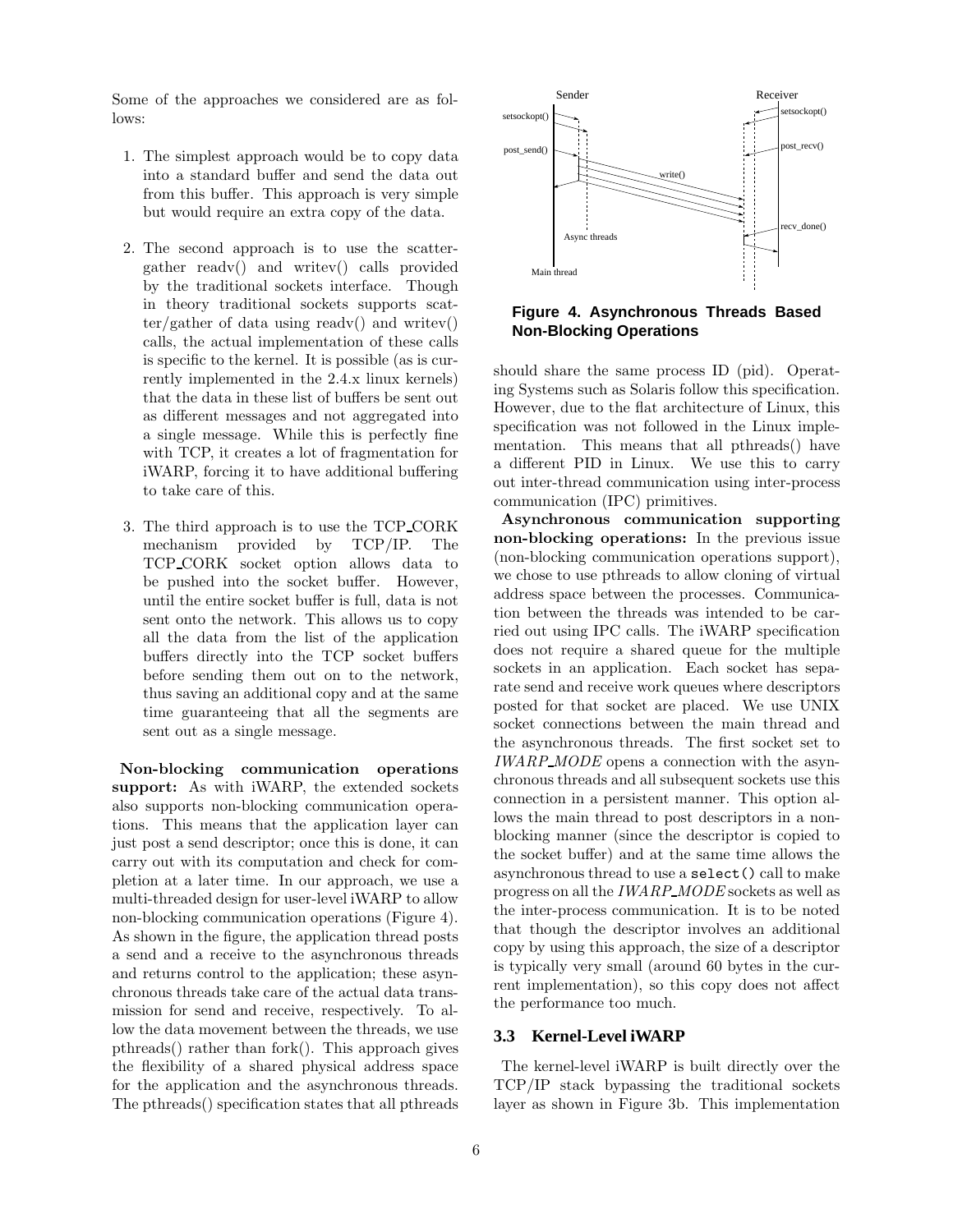requires modifications to the kernel and hence is not as portable as the user-level implementation. However, it can deliver a better performance as compared to the user-level iWARP. The kernel-level design of iWARP has several issues and design challenges. Some of these issues and the solutions chosen for them are presented in this section.

Though most part of the iWARP implementation can be done completely above the TCP stack by just inserting modules (with appropriate symbols exported from the TCP stack), there are a number of changes that are required for the TCP stack itself. For example, ignoring the remote socket buffer size, efficiently handling out-of-order segments, etc. require direct changes in the core kernel. This forced us to recompile the linux kernel as a patched kernel. We have modified the base kernel.org kernel version 2.4.18 to the patched kernel to facilitate these changes.

Immediate copy to user buffers: Since iWARP provides non-blocking communication, copying the received data to the user buffers is a tricky issue. One simple solution is to copy the message to the user buffer when the application calls a completion function, i.e., when the data is received the kernel just keeps it with itself and when the application checks with the kernel if the data has arrived, the actual copy to the user buffer is performed. This approach, however, loses out on the advantages of non-blocking operations as the application has to block waiting for the data to be copied while checking for the completion of the data transfer. Further, this approach requires another kernel trap to perform the copy operation.

The approach we used in our implementation is to immediately copy the received message to the user buffer as soon as the kernel gets the message. An important issue to be noted in this approach is that since multiple processes can be running on the system at the same time, the current process scheduled can be different with the owner of the user buffer for the message; thus we need a mechanism to access the user buffer even when the process is not currently scheduled. To do this, we pin the user buffer (prevent it from being swapped out) and map it to a kernel memory area. This ensures that the kernel memory area and the user buffer point to the same physical address space. Thus, when the data arrives, it is immediately copied to the kernel memory area and is automatically reflected into the user buffer.

User buffer registration: The iWARP specification defines an API for the buffer registration, which performs pre-communication processes such

as buffer pinning, address translation between virtual and physical addresses, etc. These operations are required mainly to achieve a zero-copy data transmission on iWARP offloaded network adapters. Though this is not critical for the kernellevel iWARP implementation as it anyway performs a copy, this can protect the buffer from being swapped out and avoid the additional overhead for page fetching. Hence, in our approach, we do pin the user-buffer.

Efficiently handling out-of-order segments: iWARP allows out-of-order placement of data. This means that out-of-order segments can be directly placed into the user-buffer without waiting for the intermediate data to be received. In our design, this is handled by placing the data directly and maintaining a queue of received segment sequence numbers. At this point, technically, the received data segments present in the kernel can be freed once they are copied into the user buffer. However, the actual sequence numbers of the received segments are used by TCP for acknowledgments, re-transmissions, etc. Hence, to allow TCP to proceed with these without any hindrance, we defer the actual freeing of these segments till their sequence numbers cross TCP's unacknowledged window.

# 4 Experimental Evaluation

In this section, we perform micro-benchmark level experimental evaluations for the extended sockets interface using the user- and kernel-level iWARP implementations. Specifically, we present the ping-pong latency and uni-directional bandwidth achieved in two sets of tests. In the first set of tests, we measure the performance achieved for standard sockets based applications; for such applications, the extended sockets interface does basic processing to ensure that the applications do not want to utilize the extended interface (by checking if the IWARP MODE is set) and passes on the control to the traditional sockets layer. In the second set of tests, we use applications which utilize the richer extensions provided by the extended sockets interface; for such applications, the extended sockets interface utilizes the software iWARP implementations to carry out the communication.

The latency test is carried out in a standard pingpong fashion. The sender sends a message and waits for a reply from receiver. The time for this is recorded by the sender and it is divided by two to get the one-way latency. For measuring the bandwidth, a simple window based approach was followed. The sender sends  $WindowSize$  number of messages and wait for a message from the receiver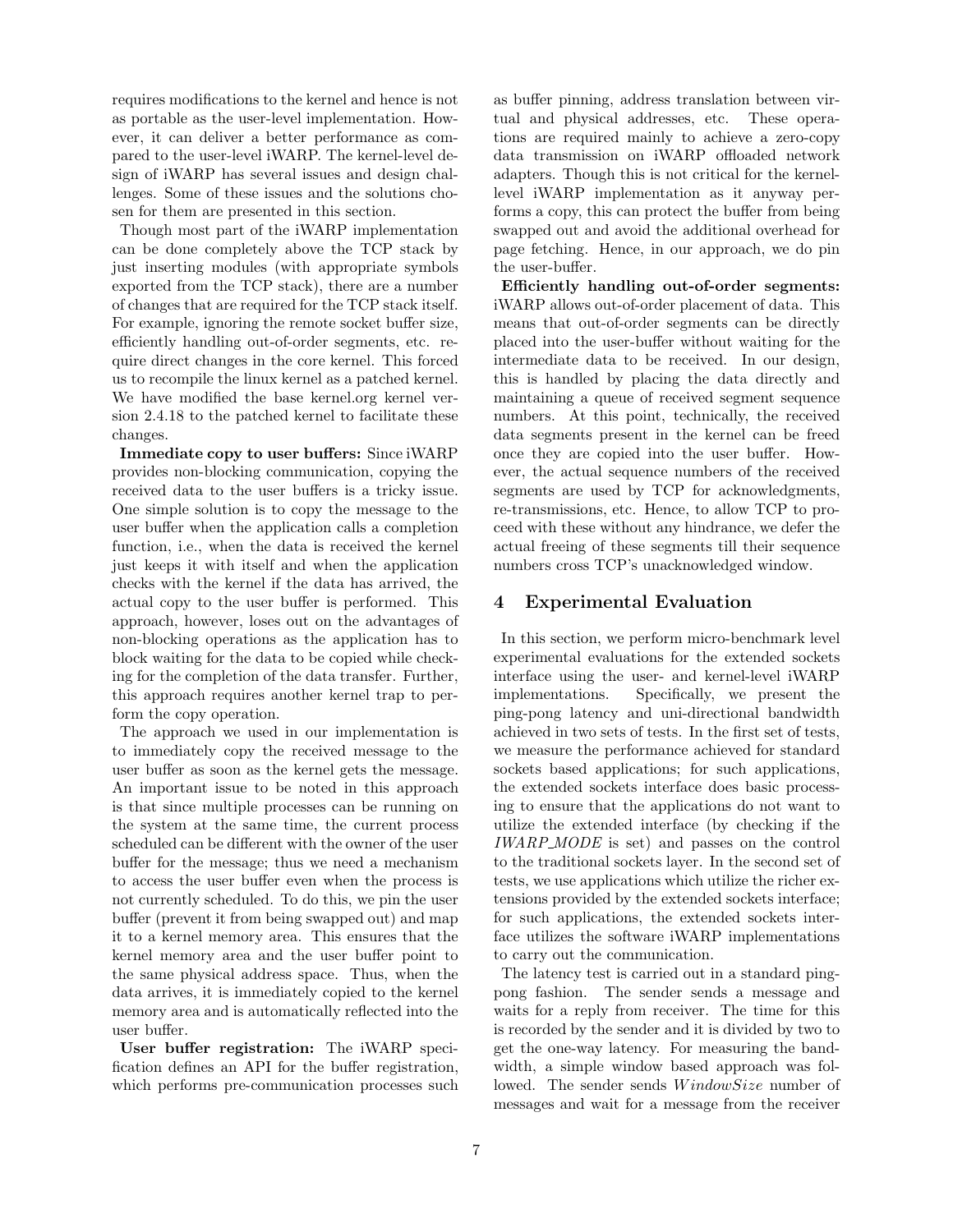

**Figure 5. Micro-Benchmark Evaluation for applications using the standard sockets interface: (a) Ping-pong latency and (b) Uni-directional bandwidth**

for every *WindowSize* messages.

The experimental test-bed used is as follows: Two Pentium III 700MHz Quad machines, each with an L2-cache size of 1 MB and 1 GB of main memory. The interconnect was a Gigabit Ethernet network with Alteon NICs on each machine connected using a Packet Engine switch. We used the RedHat 9.0 linux distribution installed with the kernel.org kernel version 2.4.18.

The results for the applications with the standard unmodified sockets interface are presented in Figure 5. As shown in the figure, the extended sockets interface adds very minimal overhead to existing sockets applications for both the latency and the bandwidth tests.

For the applications using the extended interface, the results are shown in Figure 6. We can see that the user- and kernel-level iWARP implementations incur overheads of about  $100\mu s$  and  $5\mu s$  respectively, as compared to TCP/IP. There are several reasons for this overhead. First, the user- and kernel-level iWARP implementations are built over sockets and TCP/IP respectively; so they are not expected to give a better performance than TCP/IP itself. Second, the user-level iWARP implementation has additional threads for non-blocking operations and requires IPC between threads. Also, the user-level iWARP implementation performs locking for shared queues between threads. However, it is to be noted that the basic purpose of these implementations is to allow compatibility for regular network adapters with iWARP-capable network adapters and the performance is not the primary goal of these implementation. We can observe that both user- and kernel-level iWARP implementations can achieve a peak bandwidth of about 550Mbps. An interesting result in the figure is that the bandwidth of the user- and kernel-level iWARP implementations for small and medium message sizes is significantly

lesser compared to TCP/IP. This is mainly because they disable Nagle's algorithm in order to try to maintain message boundaries. For large messages, we see some degradation compared to TCP/IP due to the additional overhead of CRC data integrity performed by the iWARP implementations.

## 5 Related Work

Several researchers, including ourselves, have performed a significant amount of research on the performance of iWARP-unaware network adapters including regular Ethernet-based network adapters [12, 11, 4] as well as TCP Offload Engines [10, 2]. Also, there has been a lot of research for implementing high performance sockets over various protocol offload engines including TOEs [22, 19, 5, 6, 3, 17, 18]. However, all this literature focuses on the improving the performance of the sockets interface for host-based or offloaded protocol stacks and does not deal with any kind of extensions to it.

Shivam et. al. had implemented a new protocol stack, EMP [24, 23], on top of Gigabit Ethernet which provides iWARP like features to the applications. However, this protocol has a completely different interface and cannot support sockets based applications directly. Further, this protocol is not IP compatible and thus cannot be used in a WAN environment unlike TOEs or iWARPcapable network adapters. We had previously implemented a high performance sockets implementation over  $EMP$  [5]; while this allows compatibility for existing sockets applications, it still does not allow IP compatibility. Further, this layer only provides the basic sockets interface with no iWARPbased extensions as such.

The extended sockets interface proposed in this paper is in some ways similar to the Windows Direct Sockets or winsock interface which provides asyn-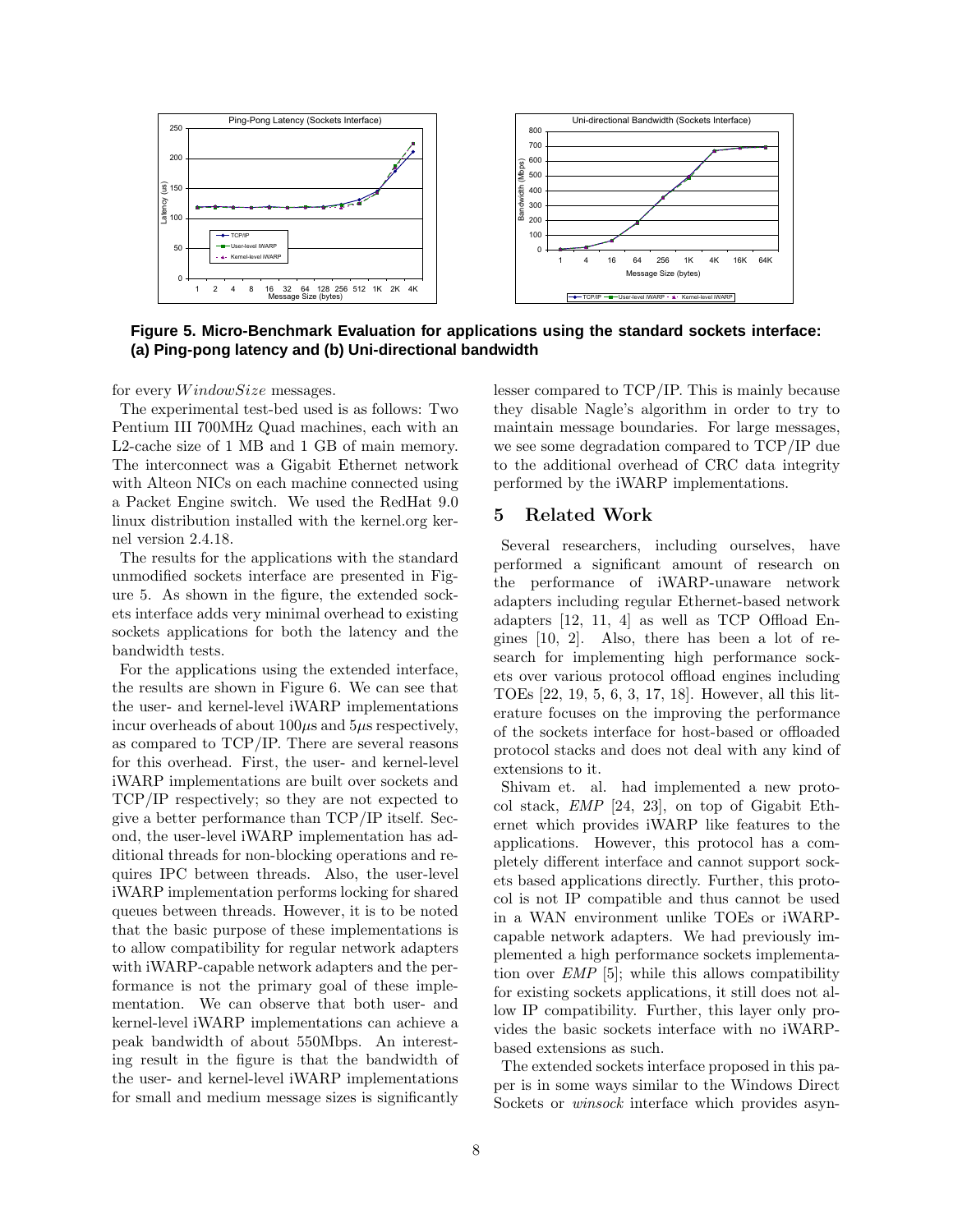

**Figure 6. Micro-Benchmark Evaluation for applications using the extended iWARP interface: (a) Ping-pong latency and (b) Uni-directional bandwidth**

chronous communication features in addition to the standard features supported by the Berkeley sockets interface. However, our extended sockets interface tightly couples with the iWARP implementations in the system instead of relying on TCP/IP and provides an even richer feature set (e.g., one-sided communication primitives).

Jagana et. al. have developed a software system to provide kernel support for iWARP and other RDMA aware networks [15]. This work can be considered a complementary development towards iWARP-capable networks while our work deals with iWARP capabilities for regular Ethernet networks. We hope to unify our solution with this software system in order to avoid further fragmentation in the software stacks provided to end users.

# 6 Concluding Remarks

Several new initiatives by IETF such as iWARP and Remote Direct Data Placement (RDDP) [25], were started to tackle the various limitations with TOEs while providing a completely new and feature rich interface for applications to utilize. For a wide-spread acceptance of these initiatives, however, two important issues need to be considered. First, software compatibility needs to be provided for regular network adapters (which have no offloaded protocol stack) with iWARP-capable network adapters. Second, the predecessors of iWARPcapable network adapters such as TOEs and hostbased TCP/IP stacks used the sockets interface for applications to utilize them while the iWARPcapable networks provide a completely new and richer interface. Rewriting existing applications using the new iWARP interface is cumbersome and impractical. Thus, it is desirable to have an extended sockets interface which provides a two-fold benefit: (i) it allows existing applications to run directly without any modifications and (ii) it exposes

the richer feature set of iWARP such as zero-copy, asynchronous and one-sided communication to the applications to be utilized with minimal modifications. In this paper, we have designed and implemented a software stack to provide both these extensions.

As continuing work, we are currently working in two broad directions. First, we are providing the extended sockets interface for hardware offloaded iWARP implementations such as the network adapters provided by Ammasso as well as the TOEs. This will allow a common interface for all applications whether they are utilizing regular NICs (software iWARP), TOEs (software iWARP) and iWARP-capable network adapters (hardware iWARP). Second, we are developing a simulator which can provide details about the actual architectural requirements for different designs of the offloaded iWARP stack.

## References

- [1] TOP 500 Supercomputer Sites. http://www.top500.org.
- [2] P. Balaji, W. Feng, Q. Gao, R. Noronha, W. Yu, and D. K. Panda. Head-to-TOE Evaluation of High-Performance Sockets over Protocol Offload Engines. Technical Report LA-UR-05-2635, Los Alamos National Laboratory, June 2005.
- [3] P. Balaji, S. Narravula, K. Vaidyanathan, S. Krishnamoorthy, J. Wu, and D. K. Panda. Sockets Direct Protocol over InfiniBand in Clusters: Is it Beneficial? In the Proceedings of the IEEE International Symposium on Performance Analysis of Systems and Software, Austin, Texas, March 10-12 2004.
- [4] P. Balaji, H. V. Shah, and D. K. Panda. Sockets vs RDMA Interface over 10-Gigabit Networks: An In-depth analysis of the Memory Traffic Bottle-